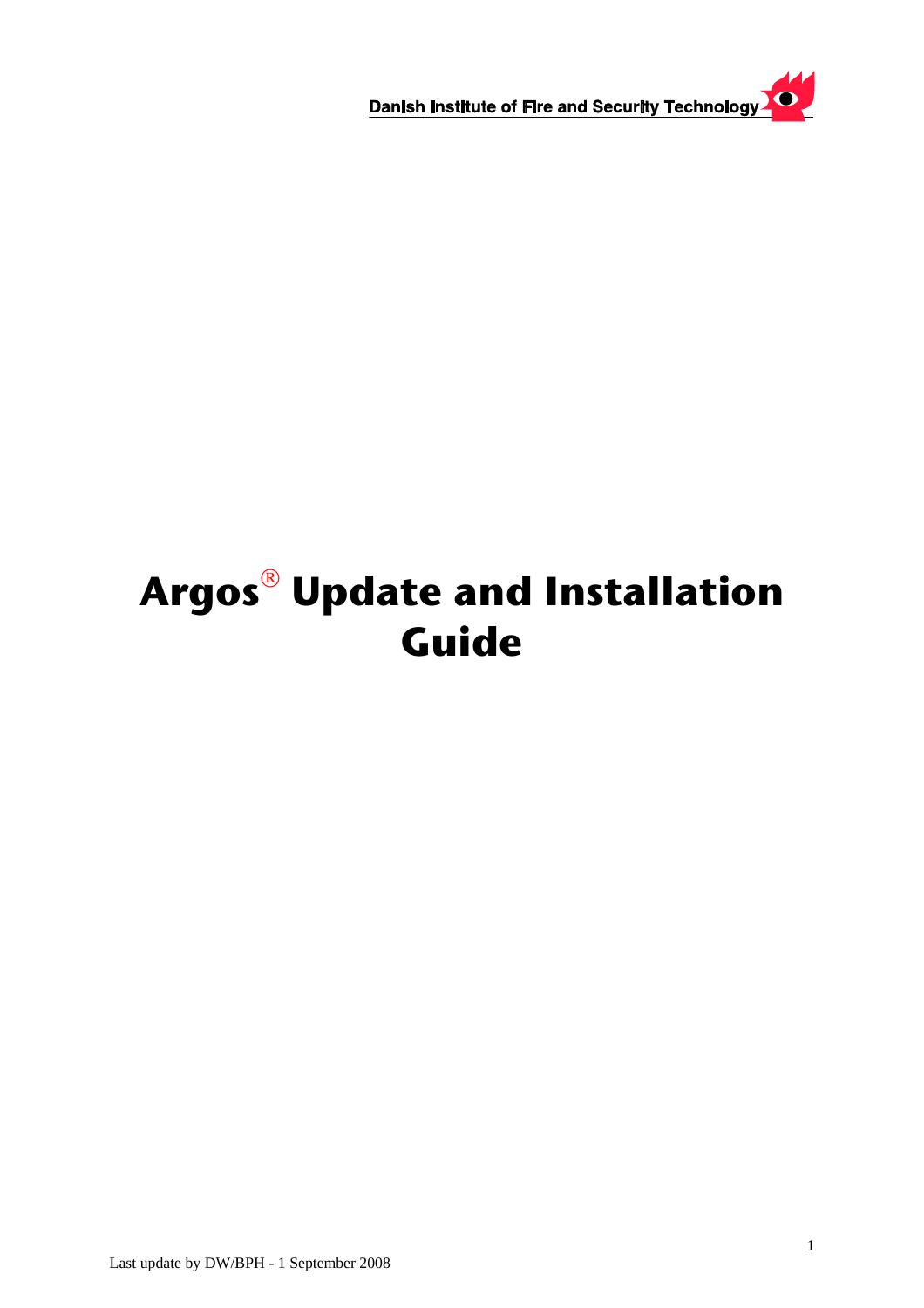### $\overline{\mathbf{O}}$  . Danish Institute of Fire and Security Technology

# **Table of Contents**

| 3.1 WINDOWS VISTA AND HELP FILES IN ARGOS                              | 7      |
|------------------------------------------------------------------------|--------|
|                                                                        |        |
| <b>4.1 PARALLEL PORT VERSION</b><br><b>4.2 USB PORT VERSION</b>        | 8<br>8 |
| 5 Known problems with the parallel port protection dongle (HASPKEY)  9 |        |
|                                                                        |        |
| 6.1 PROBLEMS WHEN USING A FLOATING LICENSE                             | 11     |
|                                                                        |        |
|                                                                        |        |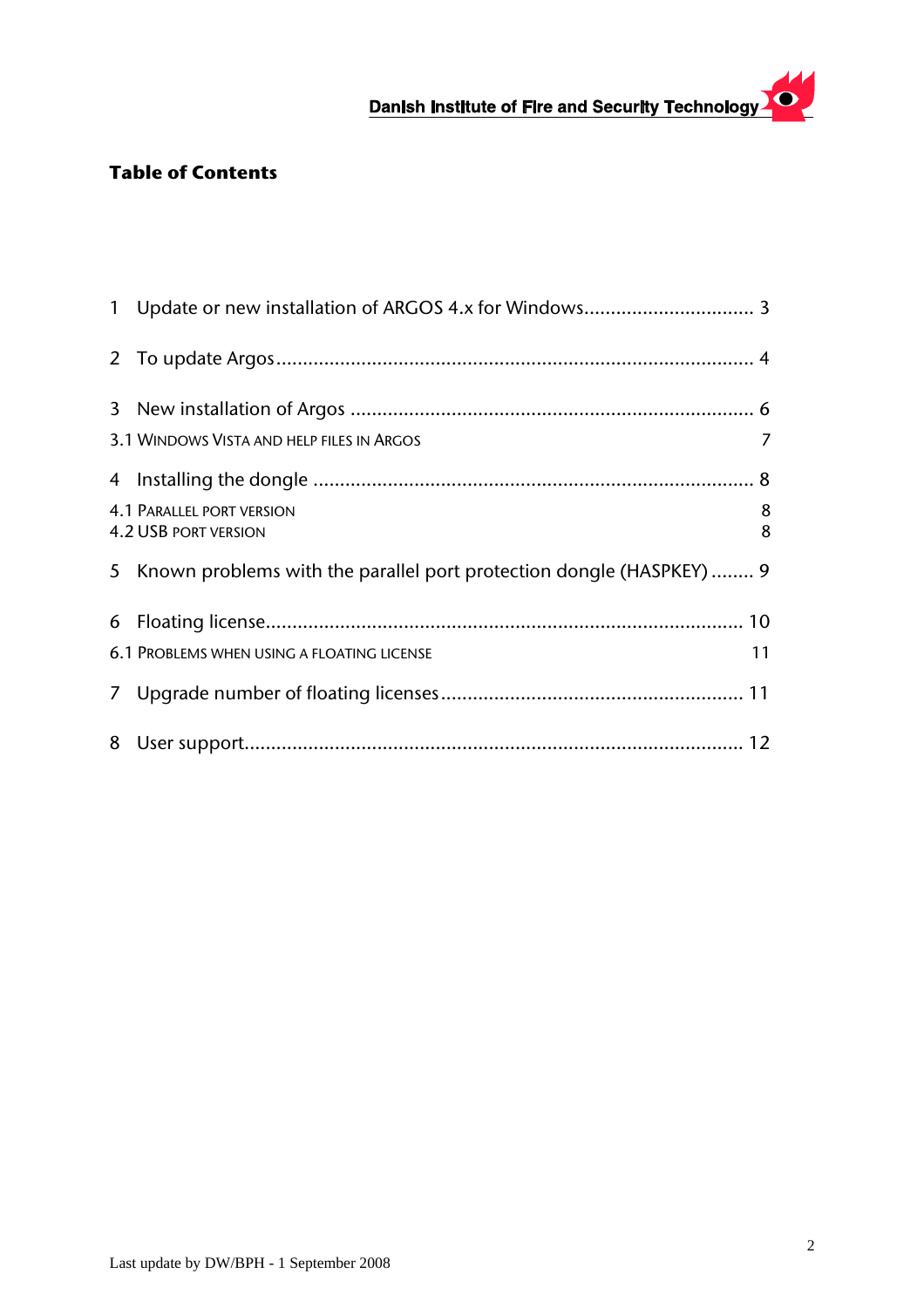### <span id="page-2-0"></span>**1 Update or new installation of ARGOS 4.x for Windows**

The CD or the download from [http://en.dbi-net.dk/Download\\_Argos.asp](http://en.dbi-net.dk/Download_Argos.asp) contains a copy of the latest version of ARGOS, developed by the Danish Institute of Fire and Security Technology.

If Argos already is installed, it can also be updated from the start menu. Please click on Start, Programs, Argos, and you will see the menu below. Click the icon with "Update Argos" and follow the on-screen instructions.



The programme can be installed on PC's running Win95/Win98/Windows NT4/ Windows 2000/Windows XP. The program is also fully compatible with Windows Vista, but to use the build-in help system (using F1), please see [3.1](#page-6-1) on page [7.](#page-6-1)

ARGOS can be installed on any hard-disk drive (e.g. C, D, E, F)

The procedure for updating an already installed version of Argos for Windows is explained in section 2 (page [4](#page-3-1)). **You must use this procedure if you want to keep your own data (client data)**.

The procedure for performing a new Argos installation is explained in section 3 (page [6\)](#page-5-1).

If you have purchased a floating license for Argos, go to section 6 (page [10](#page-9-1)) first, for installation of the floating license server. Then install the Argos software itself, either as update or new installation, as explained above.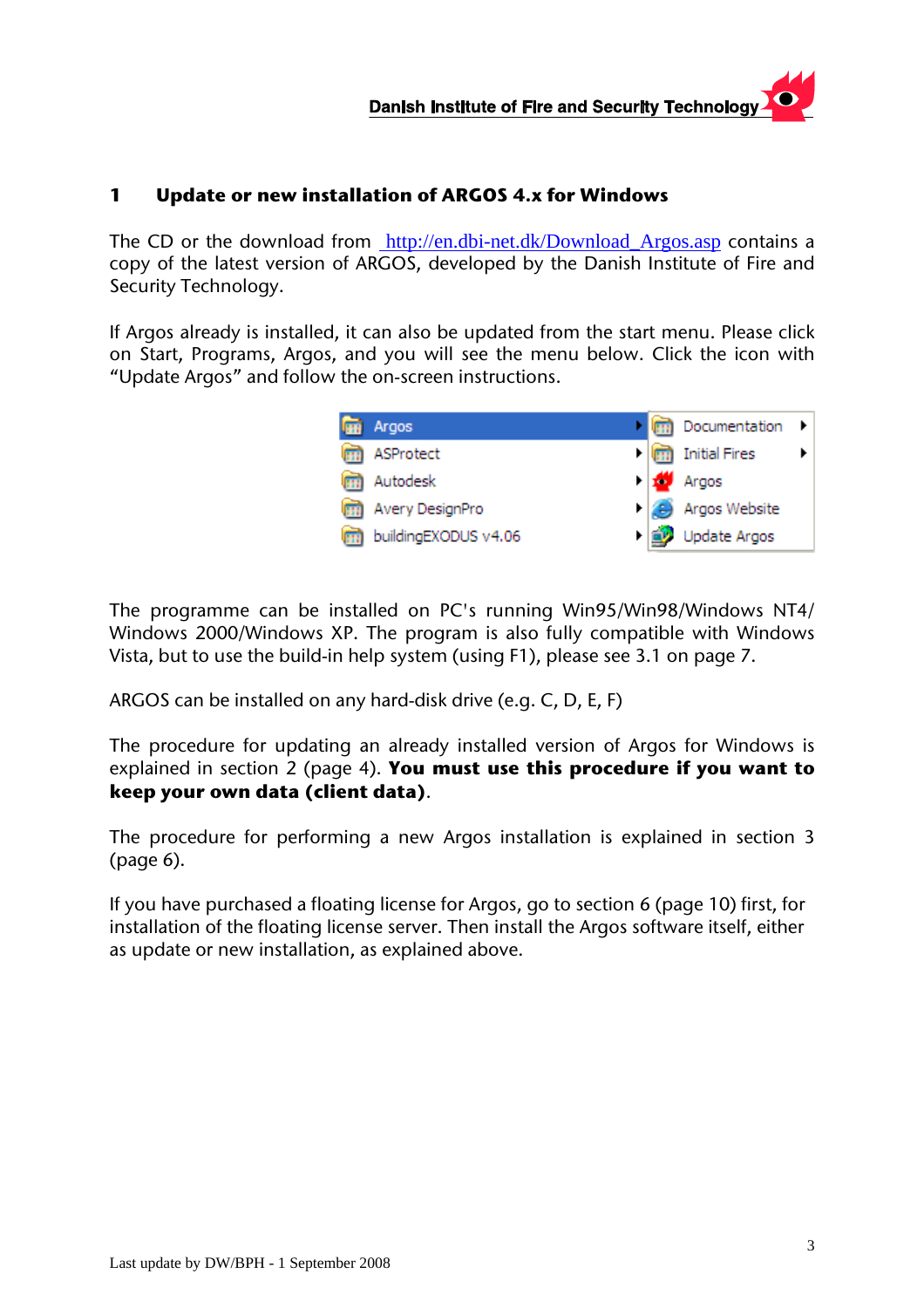### <span id="page-3-1"></span><span id="page-3-0"></span>**2 To update Argos**

The following procedure will only install a new **argos.exe** file and the documentation. The file that contains all your user data, **argos.gdb,** will be kept and updated. It is strongly recommended that you make a backup copy of this file before running the installation. The normal location of the file is c:\program files\argos or c:\programmer\argos, depending on your regional settings in Windows (language setting).

### **To update Argos:**

- Insert the CD into the CD-ROM drive
- The set-up programme should start automatically (if not, use Windows Explorer to access the CD-ROM drive and click on Argos\_Standard\_Setup.exe)
- Click on **Next**
- Decide where to put the programme or just click **Next** for the default location
- Answer **Yes** to Backup replaced files and click on **Next**
- Check **Update** on the *Update or New installation* window and click on **Next**, see below.

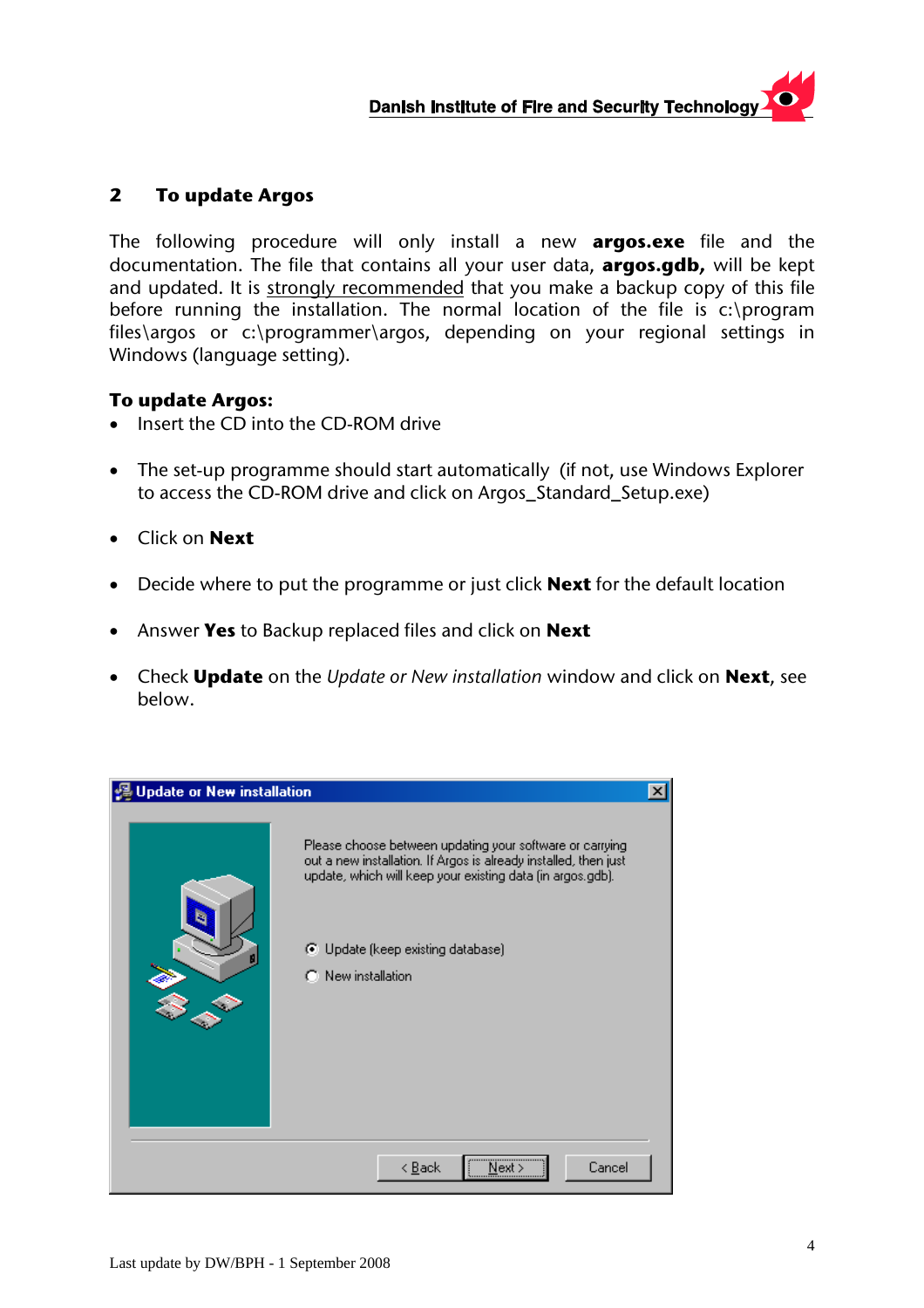• This brings up the following menu. Only the options *Argos program, Documentation* and *Protection dongle software* should be checked, see below.

| Select Components | In the options list below, select the checkboxes for the options<br>that you would like to have installed. The disk space fields<br>reflect the requirements of the options you have selected. |                                                |
|-------------------|------------------------------------------------------------------------------------------------------------------------------------------------------------------------------------------------|------------------------------------------------|
|                   | <b>☑</b> Argos program<br>Database (User data, only new installation)<br>$\overline{\mathsf{v}}$ Documentation .<br>Firebird<br>☑ Protection dongle software                                   | 1660 k<br>3504 k<br>9880 k<br>2702 k<br>2135 k |
|                   | Disk Space Required:<br>Disk Space Remaining:                                                                                                                                                  | 13675 k<br>5838649 k                           |
|                   | __________<br>Next ><br>< <u>B</u> ack                                                                                                                                                         | Cancel                                         |

- Click **Next** and
- Click **Next** to all the subsequent questions

This only installs **argos.exe** and the documentation. The first time the programme is opened, your database will be updated from version 1.0 to 1.2 (or higher) or from version 1.1 to 1.2 (or higher), depending on which release of Argos you have.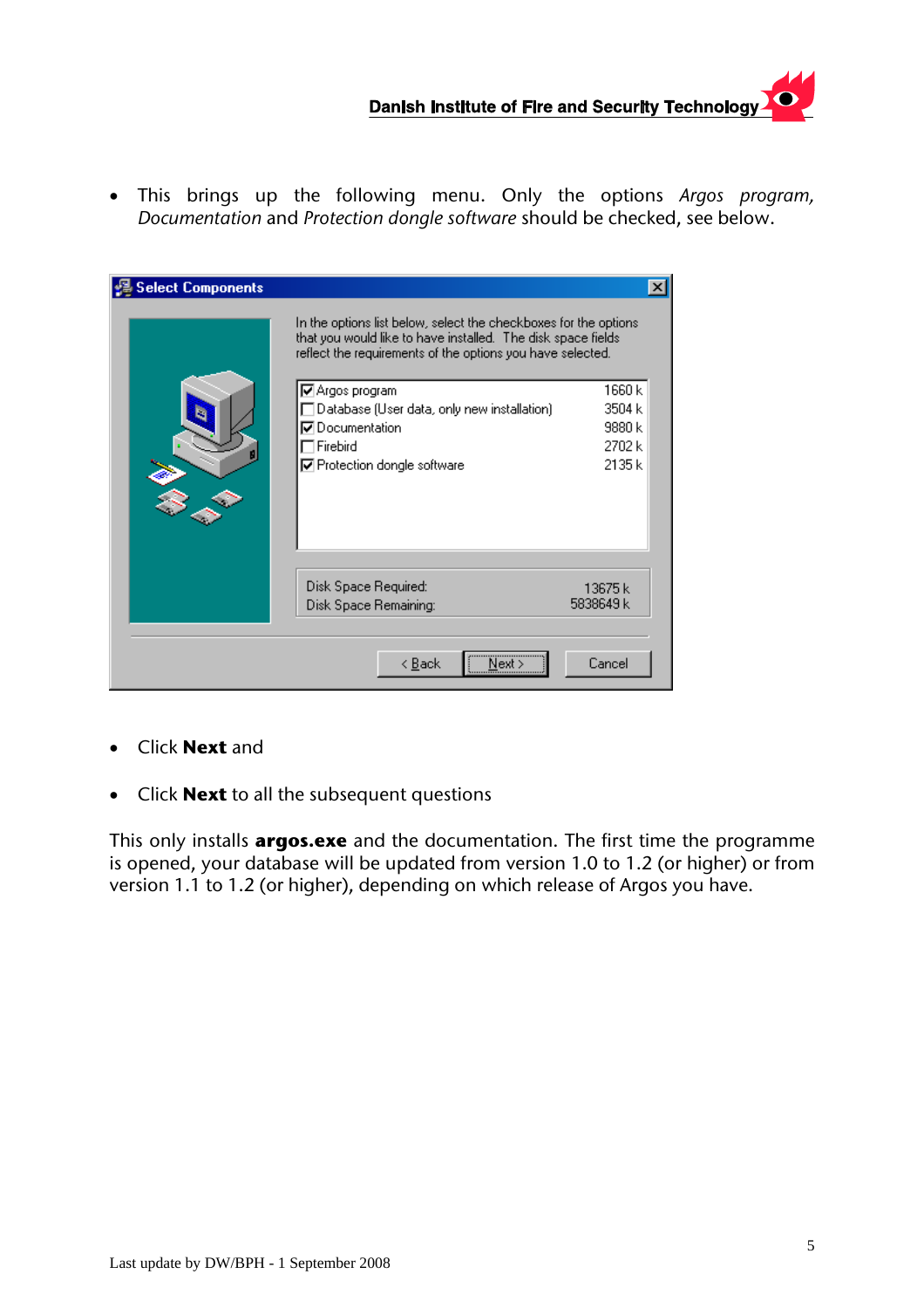### <span id="page-5-1"></span><span id="page-5-0"></span>**3 New installation of Argos**

Use of this procedure will carry out a full installation of Argos.

- Insert the CD in the CD-ROM drive
- The set-up programme should start automatically (if not, use Windows Explorer to access the CD-ROM drive and click on Argos\_Standard\_Setup.exe)
- Click on **Next**
- Decide where to put the programme or just click **Next** for the default location
- Answer **Yes** to Backup replaced files and click on **Next**
- Tick **New installation** in the *Update or New installation* window and click on **Next,** see below.

| 월 Update or New installation |                                                                                                                                                                                                                                                     | × |
|------------------------------|-----------------------------------------------------------------------------------------------------------------------------------------------------------------------------------------------------------------------------------------------------|---|
|                              | Please choose between updating your software or carrying<br>out a new installation. If Argos is already installed, then just<br>update, which will keep your existing data (in argos.gdb).<br>Update (keep existing database)<br>⊙ New installation |   |
|                              | $N$ ext ><br>< <u>B</u> ack<br>Cancel                                                                                                                                                                                                               |   |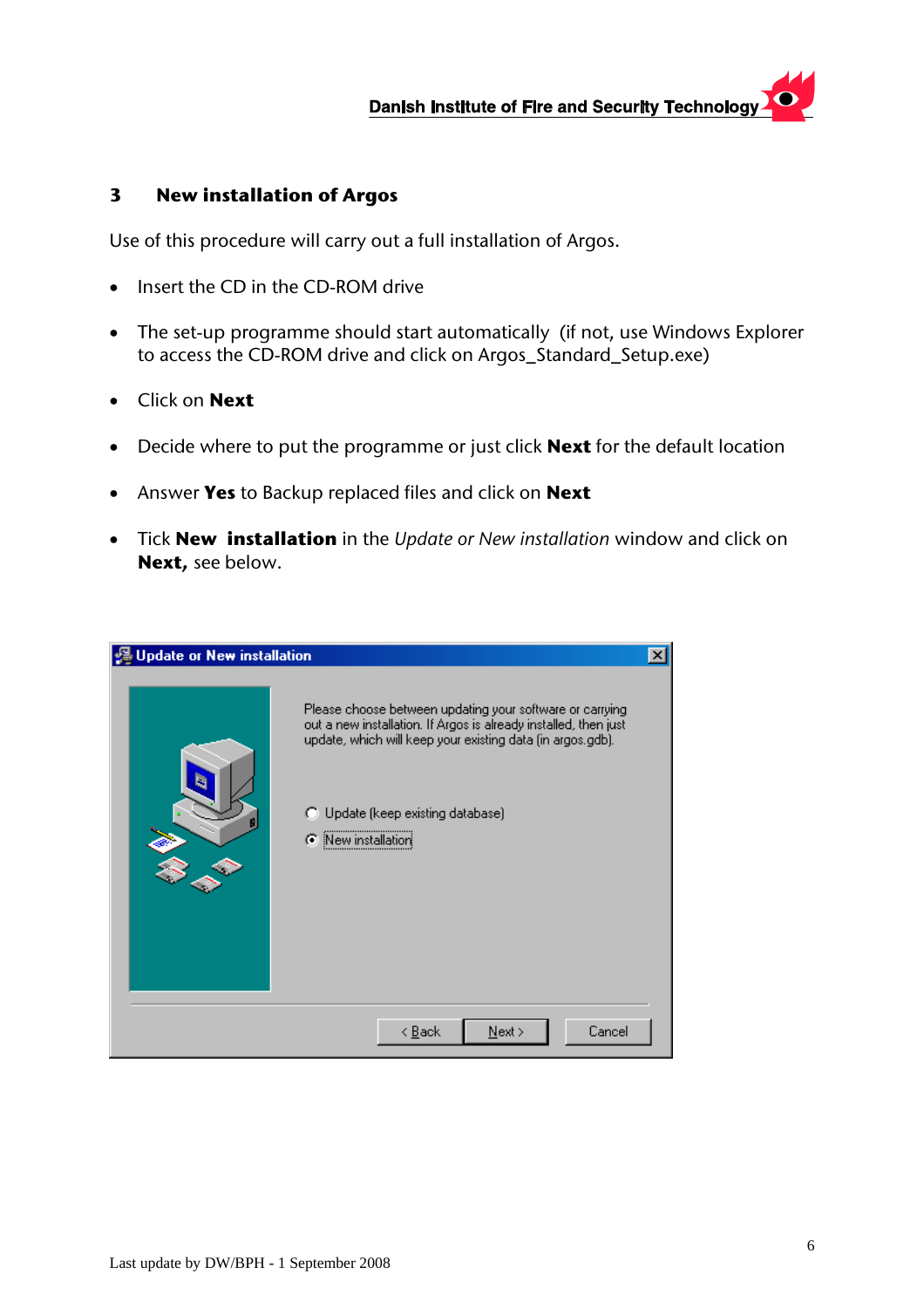<span id="page-6-0"></span>• This brings up the following menu. All options should be checked. You should be seeing the window below.

| <b>Select Components</b> |                                                                                                                                                                                                | $\boldsymbol{\mathsf{x}}$ |
|--------------------------|------------------------------------------------------------------------------------------------------------------------------------------------------------------------------------------------|---------------------------|
|                          | In the options list below, select the checkboxes for the options<br>that you would like to have installed. The disk space fields<br>reflect the requirements of the options you have selected. |                           |
|                          | $\nabla$ Argos program                                                                                                                                                                         | 1660 k                    |
|                          | Database (User data, only new installation)                                                                                                                                                    | 3504 k                    |
|                          | $\overline{\color{blue}\blacktriangledown}$ Documentation                                                                                                                                      | 9880 k                    |
|                          | <b>⊽</b> Firebird                                                                                                                                                                              | 2702 k                    |
|                          | ☑ Protection dongle software                                                                                                                                                                   | 2135 k                    |
|                          |                                                                                                                                                                                                |                           |
|                          | Disk Space Required:                                                                                                                                                                           | 19881 k                   |
|                          | Disk Space Remaining:                                                                                                                                                                          | 5832423 k                 |
|                          | $\leq$ $\underline{\mathsf{Back}}$<br>$N$ ext >                                                                                                                                                | Cancel                    |

- Click **Next**
- Click **Next** to all the subsequent questions

This will install the Argos programme file **argos.exe**, the database file (**argos.gdb**), the documentation, the SQL-database Firebird, where the data is stored, and software for the dongle (hardware licensing key, HASP).

Insert the protection dongle (see next page) after the software has been installed.

<span id="page-6-1"></span>3.1 Windows Vista and help files in Argos

# **Why does Argos Help not start when pressing F1, under Windows Vista?**

In order to use the F1 button to access help under Windows Vista, it is necessary to install an additional Microsoft component (Winhlp32.exe), which is not installed as standard in Vista. To install this component, please go to the following Microsoft web-site: <http://go.microsoft.com/fwlink/?LinkID=82148>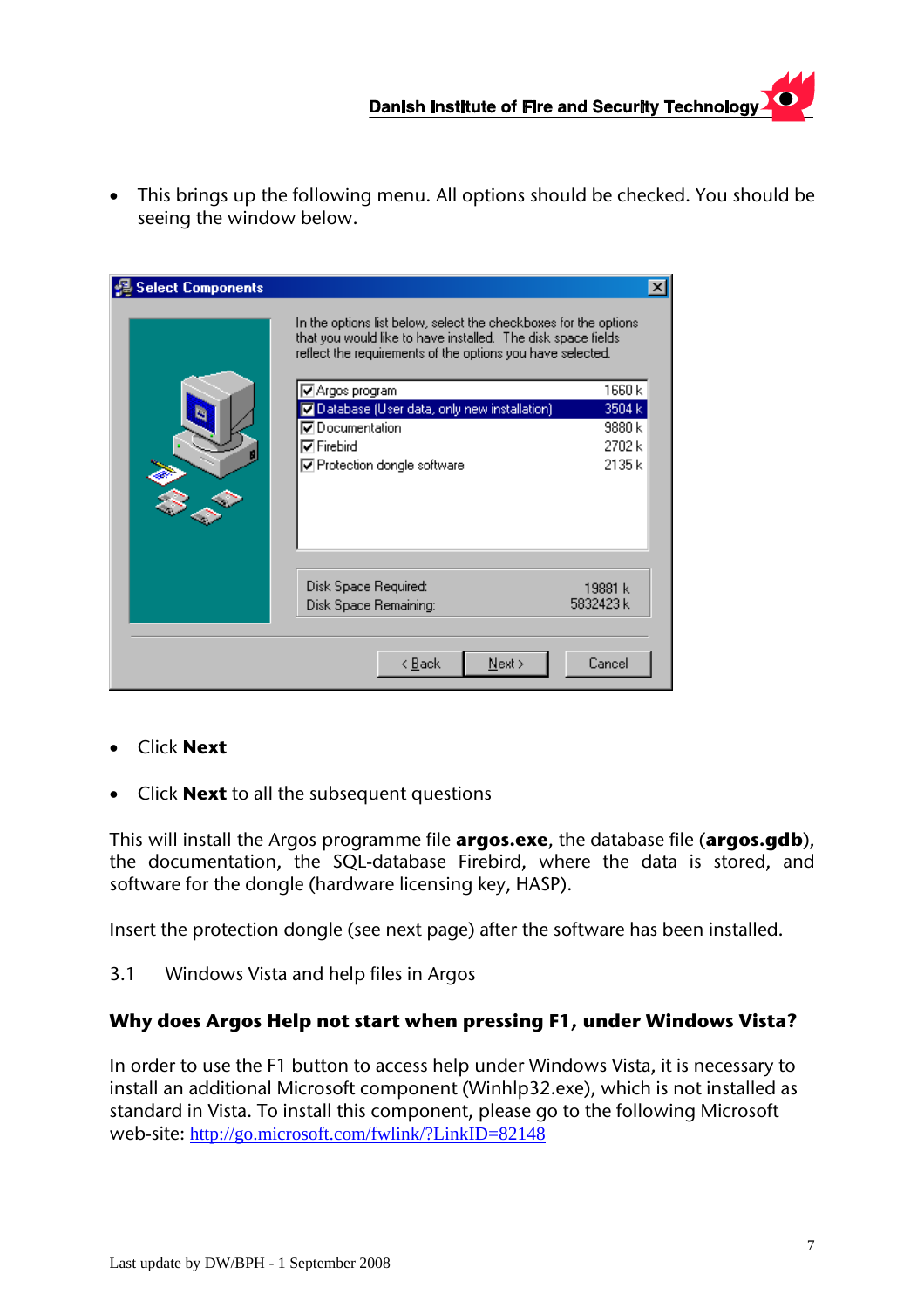### <span id="page-7-1"></span><span id="page-7-0"></span>**4 Installing the dongle**

Argos uses a dongle (hardware key) to control licensing of the program and the standard program cannot run without a dongle.

The dongle comes in 2 versions, one for the parallel port (printer port) and one for the USB port. Argos runs equally well with both types of dongles. You specified the type of dongle you required when you ordered Argos.

The dongle must be inserted into the parallel port (printer-port) or a USB port on the computer. A printer can be attached to the other end of the dongle for the parallel port.

4.1 Parallel port version

Dongle (hardware key) for parallel port



Insert the parallel port dongle in the printer port

# 4.2 USB port version



Insert the USB version in the USB port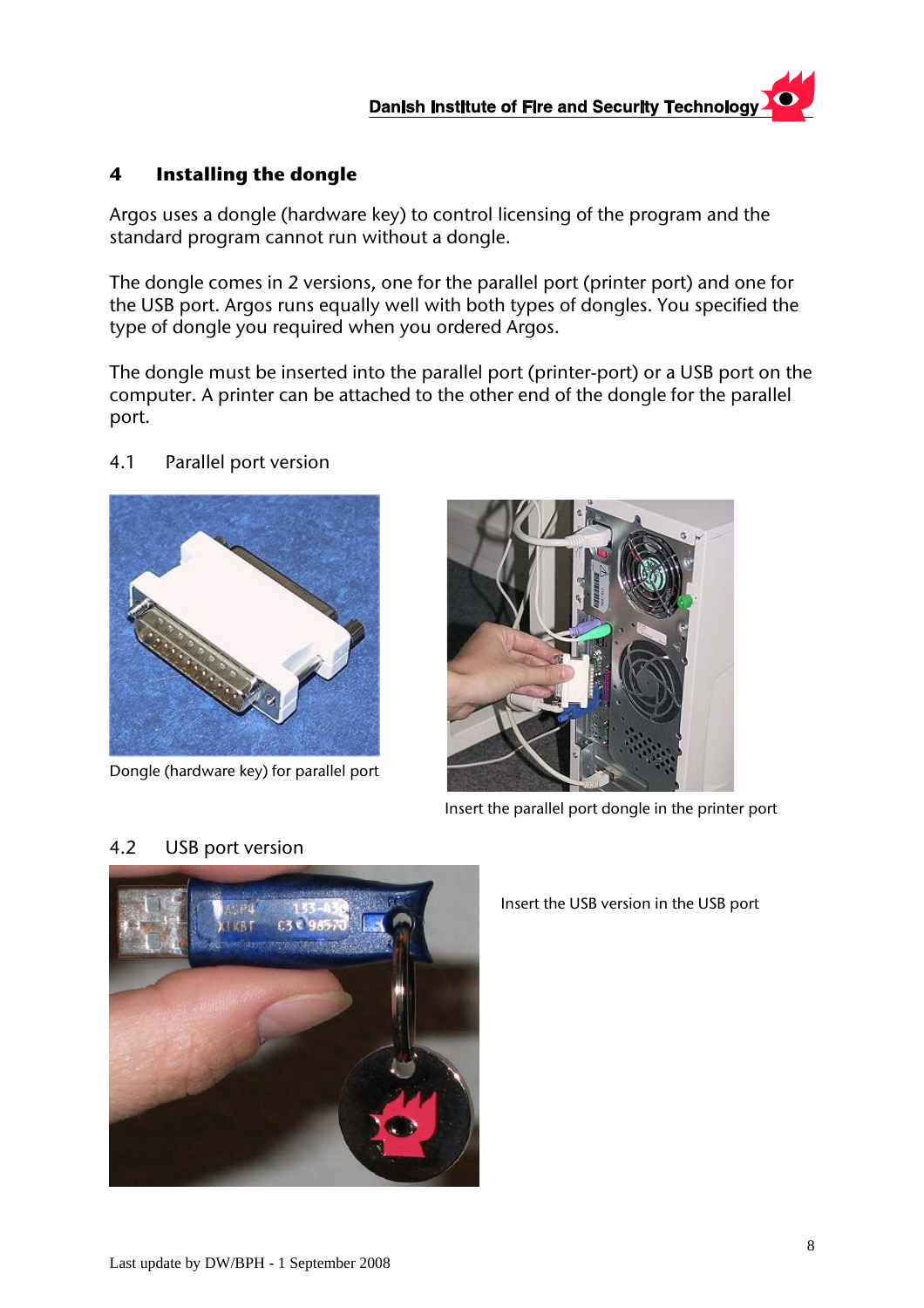### <span id="page-8-0"></span>**5 Known problems with the parallel port protection dongle (HASPKEY)**

We have recently discovered that the protection dongle can cause printing problems, if a printer is attached to the same port as the dongle. (A printer is usually connected through the protection dongle).

This only occurs with some type of printers and printer-driver software – typically inkjet printers, which use sophisticated software to communicate with the printer. (e.g. HP890C).

This has nothing to do with the Argos programme itself – and does not hinder the running of the program.

There are 3 solutions to the problem, recommended by the manufacturer of the HASPKEY.

• Install a very simple printer driver (basic printer driver)

### **or**

• Install an extra parallel port and attach the protection dongle to this port.

### **or**

• Use the USB version of the dongle (we will replace your parallel port dongle free of charge).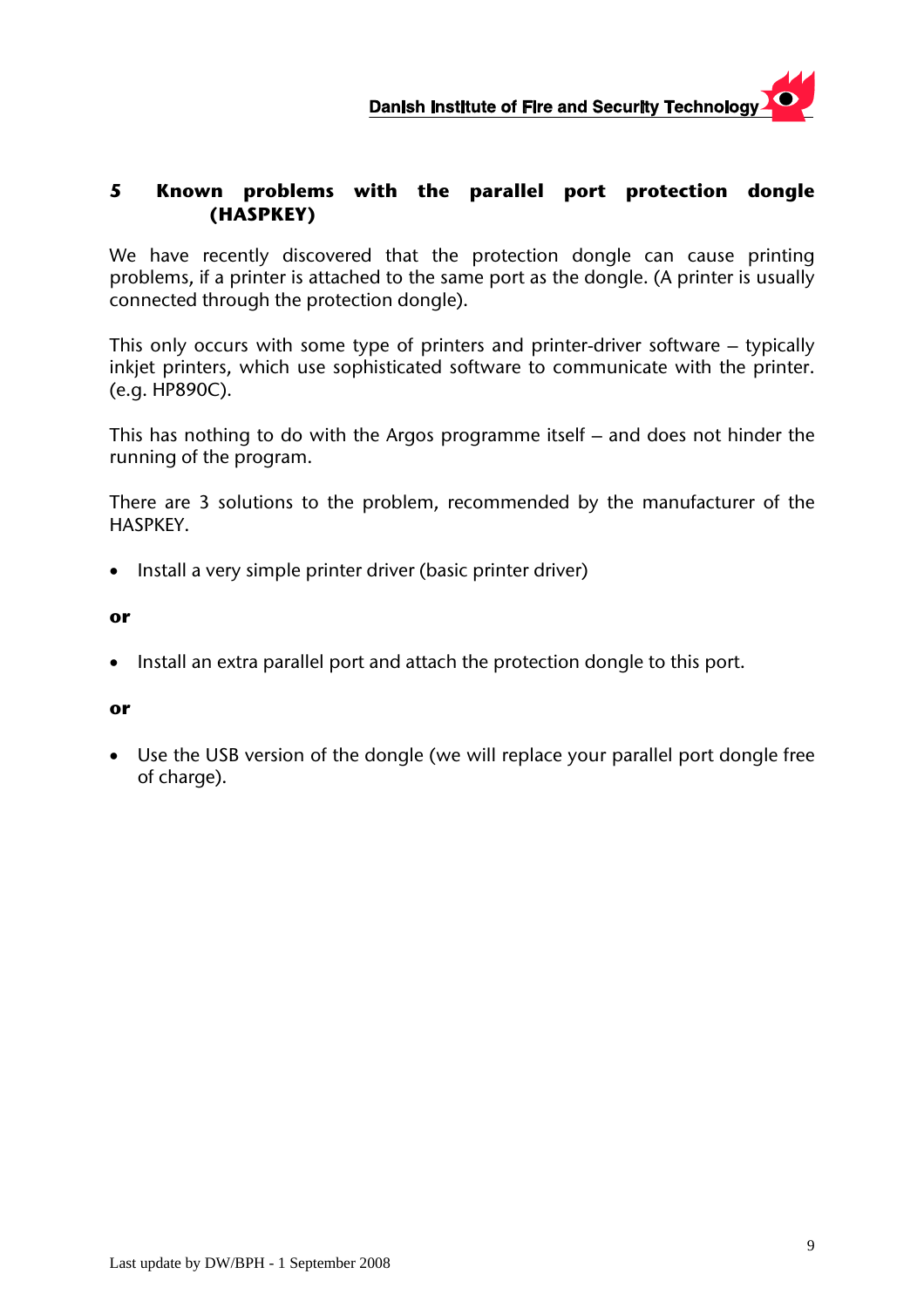### <span id="page-9-1"></span><span id="page-9-0"></span>**6 Floating license**

If you order a single user license, you get a blue USB-dongle (or a printer port dongle) for each Argos license, see page [8.](#page-7-1)

With a floating license, you get a single red USB-dongle (Nethasp), which we program with the required number of licenses. This red USB-dongle is fitted to the license server and a license server program (lmsetup.exe in \Nethasp\HASP\_LM\_setup on the Argos CD) must be installed on the license server.

*Procedure for installing a floating license.* 

- 1. Use a computer which is normally switched on as the license server. It could be your normal server and it is not a requirement that Argos is installed on this machine.
- 2. Remove any Hasp key connected to this machine.
- 3. Open the Argos CD in Windows explorer and go into the directory \Nethasp\HASP\_LM\_setup. Run the programme **lmsetup.exe**, which is the license server programme which works together with the red USB license key.
- 4. Please make sure that both the TCP and the UDP protocol for port 475 are open between the license server and the computer running Argos (the client). (This port could be blocked if there is a firewall between the license server and the client computer.)
- 5. Insert the red USB-dongle into the license server.

Now Argos can be installed on any computer on the network. The floating license option requires that computers running Argos can "see" the license server. They must either be connected to the same network as the license server or be connected through a VPN (Virtual Private Network) connection or other type of link.

When Argos is started it will first search for a single license key and then search for the floating license key. This can in some cases take some time, so if you want to speed up this process, use Notepad or other text-editor to open the file NETHASP.INI in the standard Argos directory on the client computer, typical c:\program files\argos. At the line *NH\_SERVER\_ADDR = xx.xx.xx.xx,* replace the "xx.xx.xx.xx" with the IP-number or host name of the license server.

You can now run multiple sessions of Argos according to the number of floating licenses you have.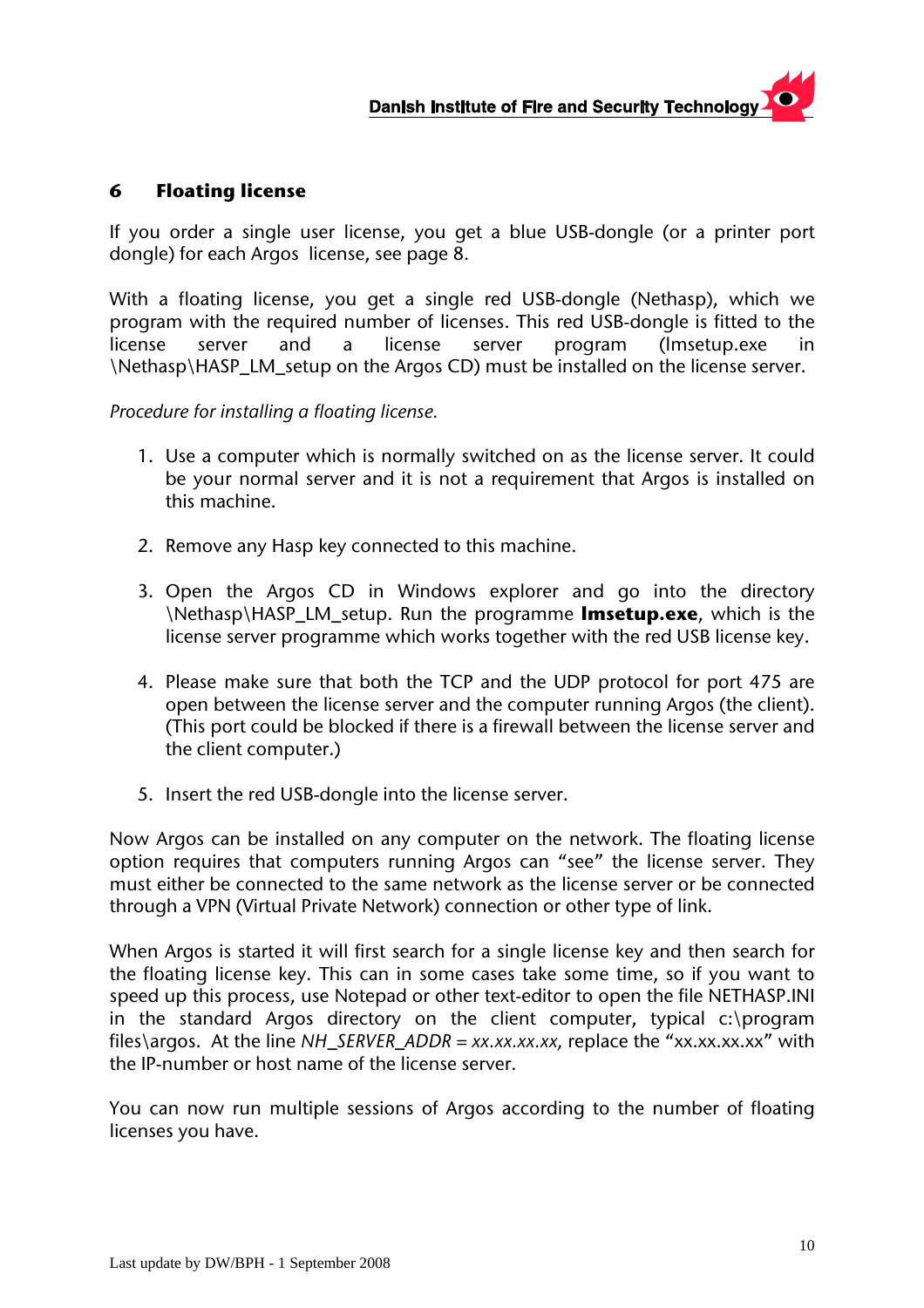# **Danish Institute of Fire and Security Technology**

<span id="page-10-0"></span>If you want to monitor who is currently using the floating licenses for Argos, there is a small programme available for this, which can be installed on any computer in the network. Open the directory \Nethasp\Monitor\_Setup on the Argos CD and run the programme **aksmon32\_setup.exe**.

6.1 Problems when using a floating license

To check if the client can see the license server without running Argos, open a command prompt and telnet the license server with the following command:

telnet hasp\_license\_server\_name 475 (replace the hasp\_license\_server\_name with the name of your license server).

If there is no connection, you will get the error shown in figure 1. Please check that the firewall is open for port 475 for both TCP and UDP, as described above.



Figure 1. No response from license server

If the client can see the license server, you get a blank screen. Pressing Ctrl-C gives "Connection to host lost" message. In this case, please contact our user support for further advice.

### **7 Upgrade number of floating licenses**

If you want to buy additional floating licenses, we can upgrade the license key by sending you an email with a small programme that will add the extra licenses. Please contact DBI.

Additional information about the upgrading procedure can be found at [http://en.dbi-net.dk/update\\_floating\\_license.asp](http://en.dbi-net.dk/update_floating_license.asp).